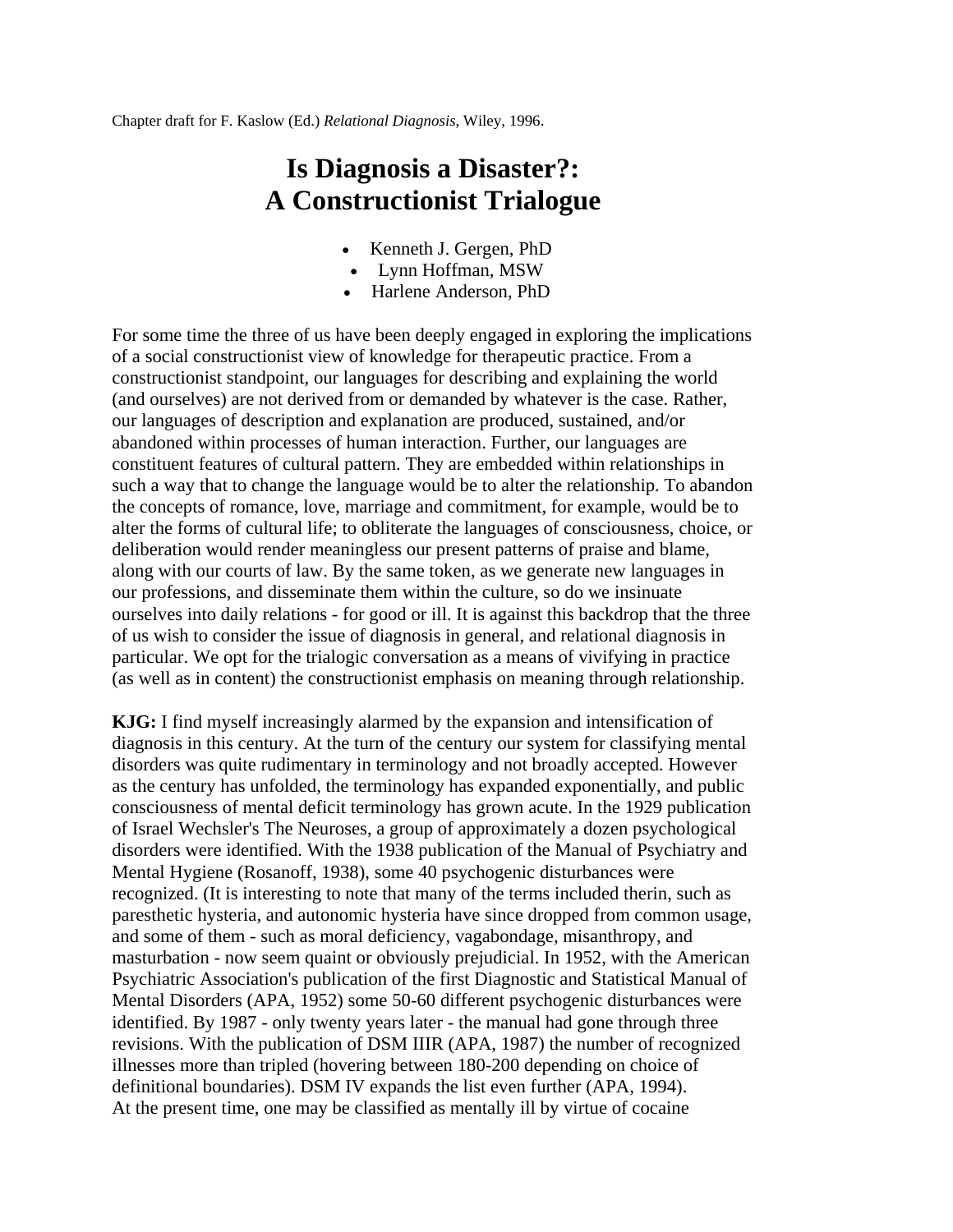intoxication, caffeine intoxication, the use of hallucinogens, voyeurism, transvestism, sexual aversion, the inhibition of orgasm, gambling, academic problems, antisocial behavior, bereavement, and noncompliance with medical treatment. Numerous additions to the standardized nomenclature continuously appear in professional writings to the public. Consider, for example, seasonal affective disorder, stress, burnout, erotomania, the harlequin complex, and so on. What, we might ask, are the upper limits for classifying people in terms of deficits?

As these terminologies are disseminated to the public - through classrooms, popular magazines, television and film dramas, and the like - they become available for understanding ourselves and others. They are, after all, the "terms of the experts," and if one wishes to do the right thing, they become languages of choice for understanding or labeling people (including the self) in daily life. Terms such as depression, paranoia, attention deficit disorder, sociopathic, and schizophrenia have become essential entries in the vocabulary of the educated person. And, when the terms are applied in daily life they have substantial effects - in narrowing the explanation to the level of the individual, stigmatizing, and obscuring the contribution of other factors (including the demands of economic life, media images, and traditions of individual evaluation) to the actions in question. Further, when these terms are used to construct the self, they suggest that one should seek professional treatment. In this sense, the development and dissemination of the terminology by the profession acts to create a population of people who will seek professional help. And, as more professionals are required - as they have been in increasing numbers over the century - so is there pressure to increase the vocabulary. Elsewhere (Gergen, 1994) I have called this a "cycle of progressive infirmity."

**LH:** Ken's thinking has been most helpful in my particular struggles to find a way out of the naming bind, which is the belief that in order to be helpful about a complaint, you have to describe it and name it. The describing and naming makes it real. Medical practitioners have been so successful in creating a taxonomy of physical distress that psychological professionals have sought to follow suit. There is an implicit contradiction between the non-essentialist stance of social construction theory and the present volume on relational diagnosis. If social construction theory challenges psychobiological naming systems, it also challenges the descriptive truth of a relational syllabary. None of these self-confirming systems of naming provide a comfortable resting place for the social constructionist. At the same time, what is to become of the profession of family therapy if it doesn't join in the practice of naming? The threatened extinction of our way of life is at stake. Trying to think why I was drawn to social constructionism, I reflected that I had been through several "diagnostic worldviews" in my lifetime, each more convincing than the last, and was beginning to see this as evidence of a very relativistic and joking cosmic God. As far as psychology was concerned, I had come of age in total innocence. The community of left-wing artists I grew up in had their own brand of qualifying phrases: reactionary, fascist, business man, Republican, Philistine. Only when I got to college did I find out about neuroses and psychoses and "mental" illness." My earlier worldview took a hit, in addition to which I found that many of the new terms could describe myself. My discovery of the family therapy movement,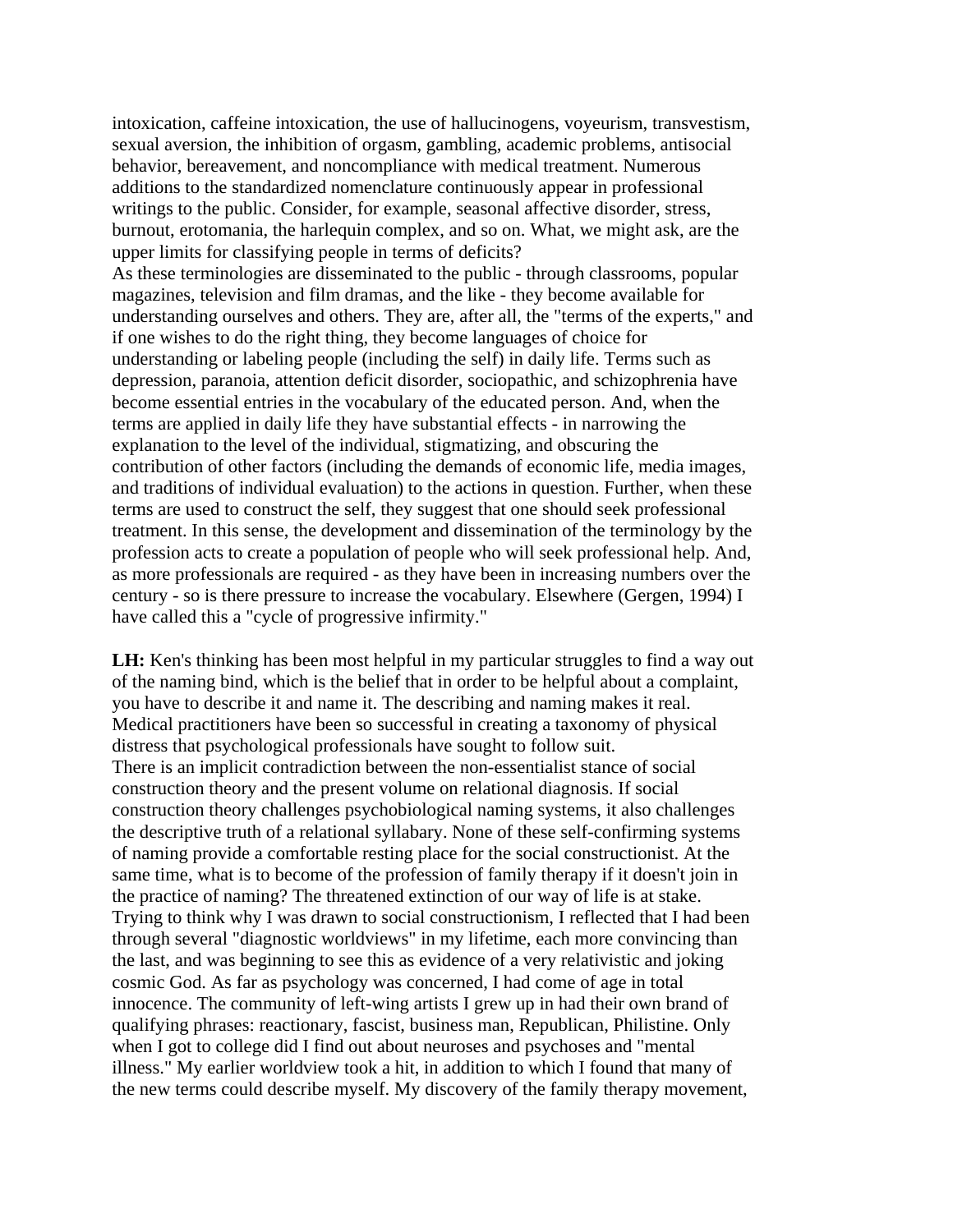which took the onus off the person and put it on the "system," was therefore a great relief.

I felt pleased with myself as the family systems movement gathered speed. Then I was challenged again. I discovered an article by a scholar from Ontario, Gerald Erickson (1988) who attacked systemic thinking from a postmodern point of view. As I scrambled to read about these new ideas, I realized that all of the models in the family therapy field had great failings. They were all modernist and mistaken. There were no systems out there, no patterns that connect, no levels, no structures waiting to be observed. For me this kind of thinking put an end to diagnostics of any kind. This is a bit tongue in cheek, but I assure you that each epistemological earthquake leaves enormous damage in its wake. Every time you build a world of ideas or join one, it is like a screening device that limits you from seeing other worlds. Out of sight are those you left behind or those you uneasily suspect may lie ahead. There is also a gathering coherence that seems to go with the territory. As time passes, this coherence may become increasingly well defined and more fully knit. That is why it is only necessary to damage one piece of a world to bring down many related structures.

Nevertheless, these worlds have enormous resiliency. In my lifetime, in the field I am in, I have been shaken by earthquakes several times. I have tended to move on to a new community, but many of the inhabitants of the old ones have rebuilt and gone on as before. It takes an earthquake that strikes at a deep structure level, like finances, to mark historic change. The health care upheaval, for better or worse, has given one of the cities in my field a mandate to be the capital. Gathered under the medicalized roof of DSM IV, we find an attempt to enumerate and describe all existing problems of behavior: life problems, death problems, mind problems, disease problems, poverty problems, class problems, violence problems, sex problems, work problems, love problems. We see the proliferation of pathological titles Ken has talked about, and there seems no upper limit on what can be absorbed into the system of naming. At the same time, I think this may be the good fortune of family therapists. Conditions that are "merely" relational have been exempted from inclusion in DSM IV, except for a brief nod to a relationship-oriented axis that may not even be reimbursed. So perhaps we have been rescued from the "rage to order." Harlene Anderson (1994) and Ken Hardy (1994) were recently asked to answer the charge that family therapy would be marginalized unless it became more identified with the "major disciplines" in mental health (Shields, Wynne and Gawinski, 1994). So much the better, they said. Only by remaining the one health industry that does not give people labels or diagnose conditions, can it represent an important stream of evolution in the field. That is my position too.

**HA:** The passionate plea for the inclusion of relational diagnoses in the DSMIV locates family therapy within psychiatric discourse, with its medical heritage, its aspiration to mimic natural sciences, and its modernist, positivist disposition. This is understandable. As Ken suggests, diagnostic systems give a sense of legitimacy, confidence and predictability both to the professional and to the client. In both psychotherapy and the broader culture, a diagnosis implies that the object of inquiry and the method of inquiry are gbased on stable assumptions like those in the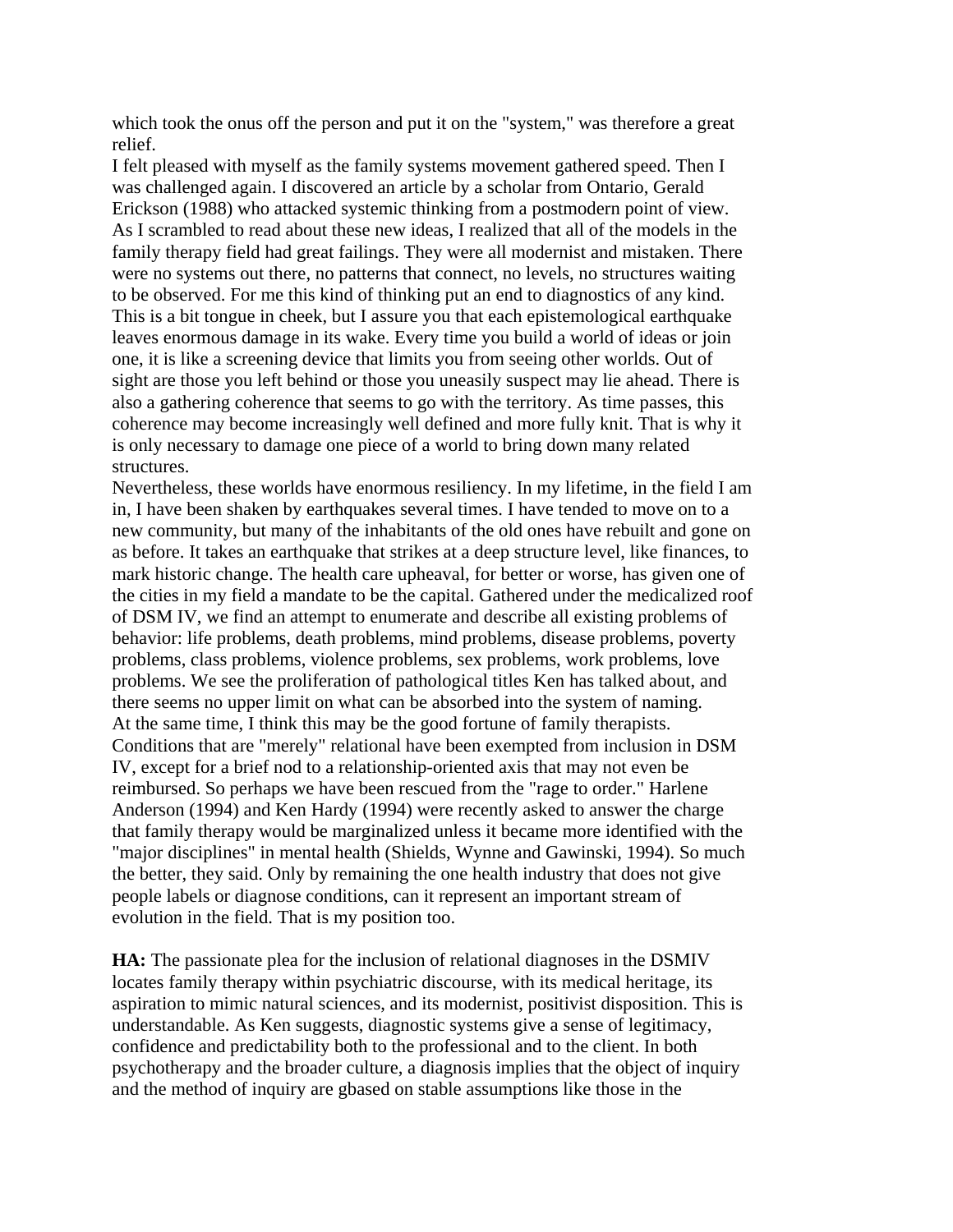biomedical realm. It operates as a professional code which ahas the function of gathering, analyzing and ordering waiting-to-be-discovered data. As similarities and patterns are found, problems are then fitted into a deficit-based system of categories. In a larger sense, this framework is bassed on the assumption that language is representational and can accuragtely depict "reality." Whin I think of diagnosis, I think of cybernetician, Heinz von Foerster's remark, "Believing is seeing." Implicit in the DSM IV is the assumption that psychotherapy is a relationship between an expert who has knowledge and a non-expert who needs help. The public, the profession and the state have given authority ot the therapist to collect information about the client and place it on a pre determined therapist map from which the diagnosis is then derived and the treatment plan decided. This process reduces uncertainty by telling the therapist what the therapist ought to do and suggesting how the client ought to change in order to get well. From a postmodern pserspective, a relational or "between persons" diagnosis is no different from an individual or "within-the -person" diagnosis. The inclusion of family therapy criteria for "behavioral health" would simply place a new layer of labels upon an old one. For political, economic, and legitimation reasons, this would be a great step forward for family therapy, but in terms of its heritage as an alternative explanatory view, it constitutes a great step back. Simply to assume that the issue is a question of an individual versus a relational classification is to oversimplify a set of complex, ever changing human dynamics. If one approaches these questions from a postmodern, social constructionist perspective, these are no longer relevant questions. Social constructionism frees one to think in terms of individuals-in relationship rather than an individual-relationship dichotomy. It also locates psychological knowledge in a sociohistorical context and treats it as a form of discursive activity (Danziger, 1990, Luria, 1971; Gergen, 1973, 1985). Discursive activity refers to Wittgenstein's (1962) challenge to see language as representational - an expression of the nature of things - and his alternative idea that we generate descriptions and explanations in the means of coordinating ourselves with each other. It is the language that constructs what we take to be the person and the relationship. Diagnoses, for instance, are socially constructed meanings put forth by the dominant professional culture. A diagnosis is an agreement in language to make sense of some behavior or event in a certain way. But a social constructionist perspective warns us that this kind of agreement may mislead us into holding the diagnosis to be true. Is it the diagnostic reality we should be treating in therapy? Social constructionism invites alternative questions: What is the intent of a diagnosis? What questions are believed to be answered by diagnosis? What information is thought to be gained? What does one want a diagnosis to communicate and to whom? If there are many ways to think about, to describe what may be thought of as the same thing (i.e., behaviors, feeling), how can we respect and work within all realities? Should we consider the possibility of multiple diagnoses? How can we bring the client into the process? How can, and is it possible, for a diagnosis to be meaningful for all involved? How can it be collaborative, tailored to the individual, useful? What other words can we use? If we reject diagnostic terms, should we try to persuade the helping system to change its nosology? How do we develop a way in which multiverses can co-exist?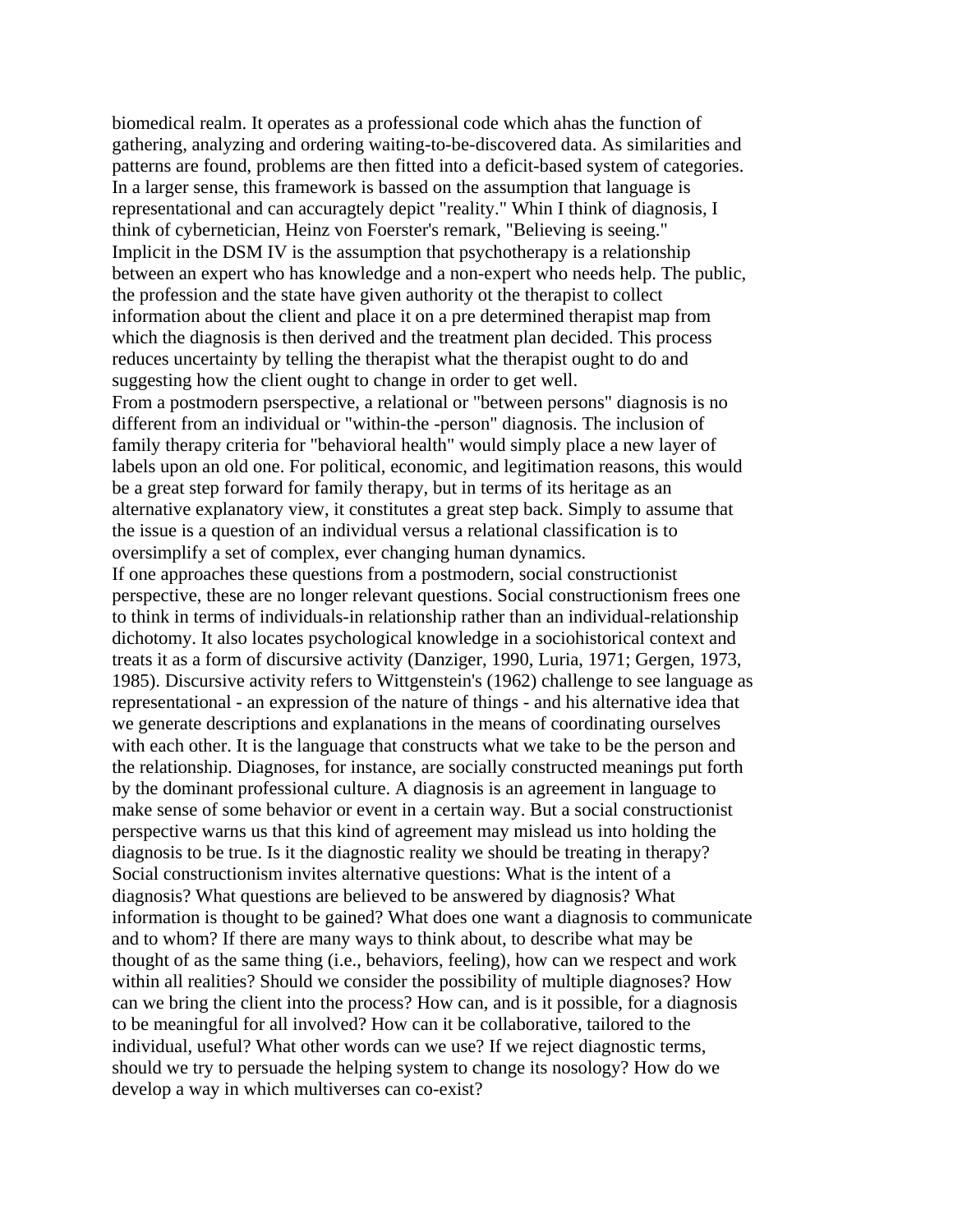If one views life as dynamic, unstable, and unpredictable then inquiry about it must be ever active. If one views knowledge as socially created and knowledge and knowers as interdependent, then it makes sense to include the client in the diagnostic process. This moves diagnosis from the realm of a private discourse to a shared inquiry in which diagnosis becomes a mutual discovery process.

In a serendipitous way clients have become involved in creating their own diagnoses and ideas about treatment. Our culture-bound human nature compels us to want to know what is wrong, to have a name for a problem. With the help of the media, diagnostic language and preferred treatments have leaked into the public domain. We all have clients who come in with self-diagnoses such as "co-dependent" and "adult child of an alcoholic" and clients who request Prozac for depression or a twelve step group for addiction. I question, however, whether these self-diagnoses do not often yield unworkable problems for both the client and the professional. Diagnoses, official and unofficial, often concretize identities that limit people; they create black boxes with few, obscure exits; and they form obstacles to more viable and liberating self definitions (Anderson, 1992).

I recently talked with a couple who had appeared on a television talk show focused on gender issues in couples. The show's guest expert had diagnosed the husband as "irresponsible" (an individual description), the wife as an "adult survivor of childhood incest" (an individual description) and the couple as "co-dependent" (a relational description). When I saw them they were embroiled in a battle to make him responsible, to promote her "survivorhood" and to make them independent of each other. They were prisoners of diagnosis-created unworkable problems. Or, as Ken Gergen suggests, every move they made was dysfunctionalized. This is the tyranny of diagnosis.

Thinking of therapy and diagnosis from a postmodern social constructionist perspective redefines the therapist-client relationship and challenges professional knowledge. It moves therapy from a relationship between a knower and on who is ignorant to a collaborative partnership in which the deciding of, the exploring of, and the "solving" of problems is a process of shared inquiry in which the diagnosis is not fixed and the problem may shift and dissolve over time. It invites the client's voice and their expertise on their lived experiences. Bringing in the client's voice - the words and terms that have significance for the client - gives productive life to everyday language. The yield is a more jointly created and thus more cooperative language, that generates more possibilities than professional vocabularies - based on pre-knowledge that produces lifeless, sterile look-a-likes - and suppresses the uniqueness of the individual client's narrative (Anderson, 1992). A constructionist stance favors a more mutual, personalized knowledge. This view of therapy and diagnosis entails uncertainty, and I realize that some might question this ethic of uncertainty, but I question the ethic of certainty.

This is why I do not favor adding a "relational diagnosis" to the one already in use. Kaslow (1993) envisages the "formulation of a language and a typology that can be utilized, with a high degree of consensus about definitions and criteria sets, based on solid reasearch findings, by family therapists emanating from many disciplines and theoretical persuasions" wich would eventuate in a "validated nosology of relational disorders." There are many reasons, both theoretical and practical, for doubting this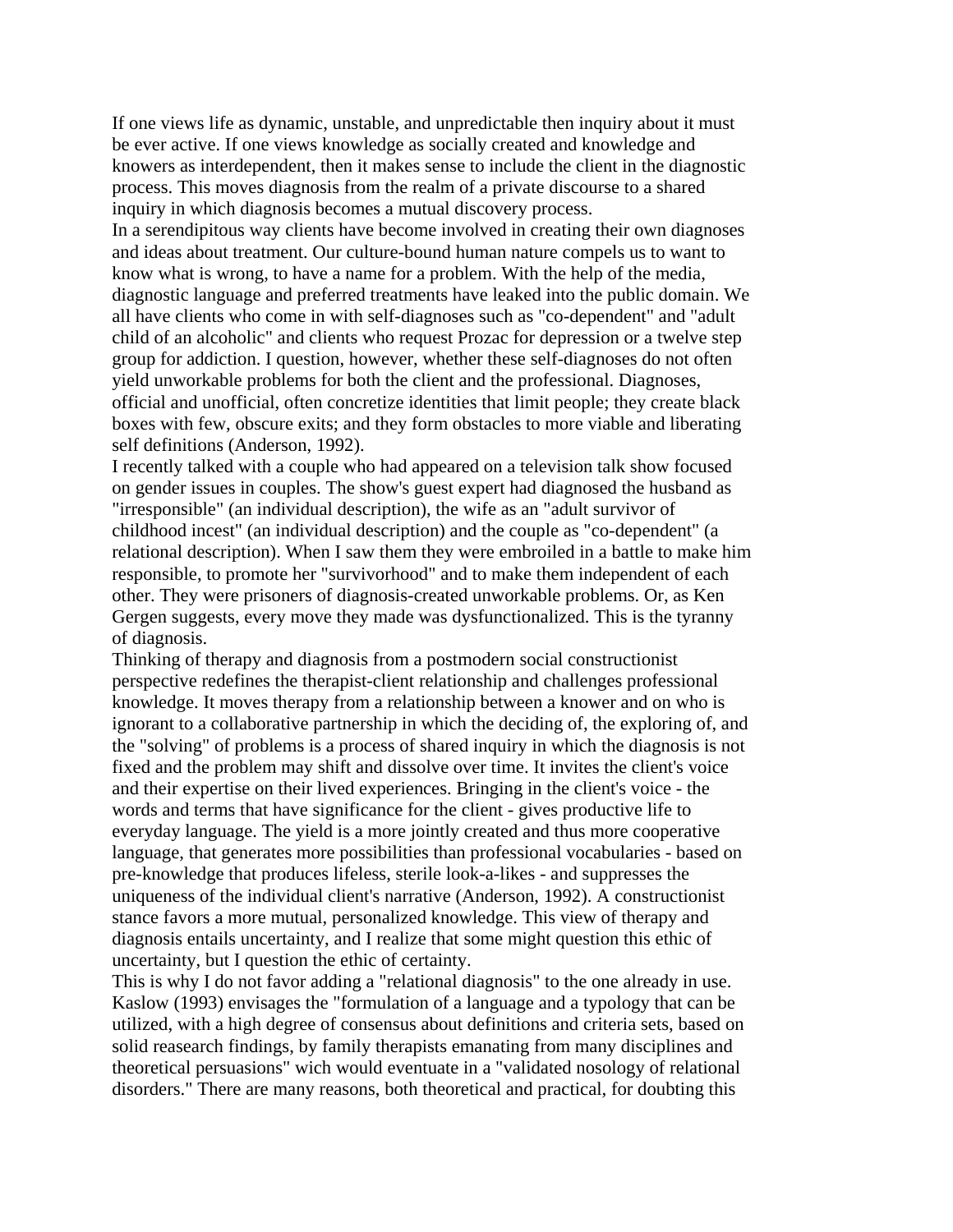possibility; and there are many reasons for arguing against such an end. Like Ken and Lynn, I suggest that rather than talk about a relational diagnositic system, we need to consider new and more promising directions for family therapy and psychology. Of course this leaves us shaken. Many questions are left hanging. What do therapists do with their professional knowledge and past experience? How do we then communicate with professional colleagues, clients and insurance companies? The ethical questions that face us in this new era of managed health care are far broader and more daunting, for instance, than simply whether submissions for insurance reimbursement are factually correct.

**KJG:** As I have been deliberating on your comments, Lynn and Harlene, I have been trying to take the role of an essentialist, diagnostician, and asking myself what questions I would raise. One of these is a question I have often faced myself, and it concerns the existence of what we would generally take to be "the real world." In more homely fashion, one asks "isn't there something these terms refer to, and aren't these kinds of behaviors deeply problematic both for the individuals (or families) as well as the society? We must have some way to talk about these patterns within our profession, some way to share our knowledge of effective treatment. So don't we require just these forms of terminology?" And, such an interrogator might add, we need such terms even if we agree with the constructionist argument that these may not be the only or the most accurate ways of describing such actions. I would view this as a reasonable question, granting that we spend most of our time in cultural traditions where the "real world" counts. However, granting in this sense that there is "something these terms refer to," the question becomes, as you suggest Harlene, whether and for what we require the professional labels? At the outset, the argument simply doesn't hold that the diagnostic terms describe observable behaviors. None of our terms, either from DSM IV, or from the newly developing vocabulary of relational diagnosis, actually refer to the specific movements of people's bodies through time and space, the sounds they emit, the liquids or smells they exude - or anything else we could assess with a set of mechanical instruments. Rather, they refer to hypothetical processes, mechanisms, or purposes lying behind or served by a set of behaviors. If I say an individual is "depressed," based on a set of items from a depression inventory, it is not the checkmarks on the paper to which I am referring but what these checkmarks suggest about a state of mind. Yet, I have no access to a state of mind; this I presume a priori (or you might say, because of the particular myths about the mind which I inherit from cultural history.) In the same way, I don't as a therapist observe dysfunctional behavior. I observe behavior which I label as dysfunctional given a set of values which I hold about what is functional. To be sure, these are academic arguments simply designed to deflate the presumption that professional labels have unambiguous referents (see also Sarbin and Mancuso, 1980; Wiener, 1991). However, shortly I will propose that because of this problem, the therapeutic community stands in great danger.

Now, if our labels are but scantily tied to observables, the question of "why label" takes on new dimensions. We can not say that we need the labels to communicate professionally about the cases we confront, because there is no grounds to believe that what you mean (in terms of specific behavior) by "oppositional defiant disorder,"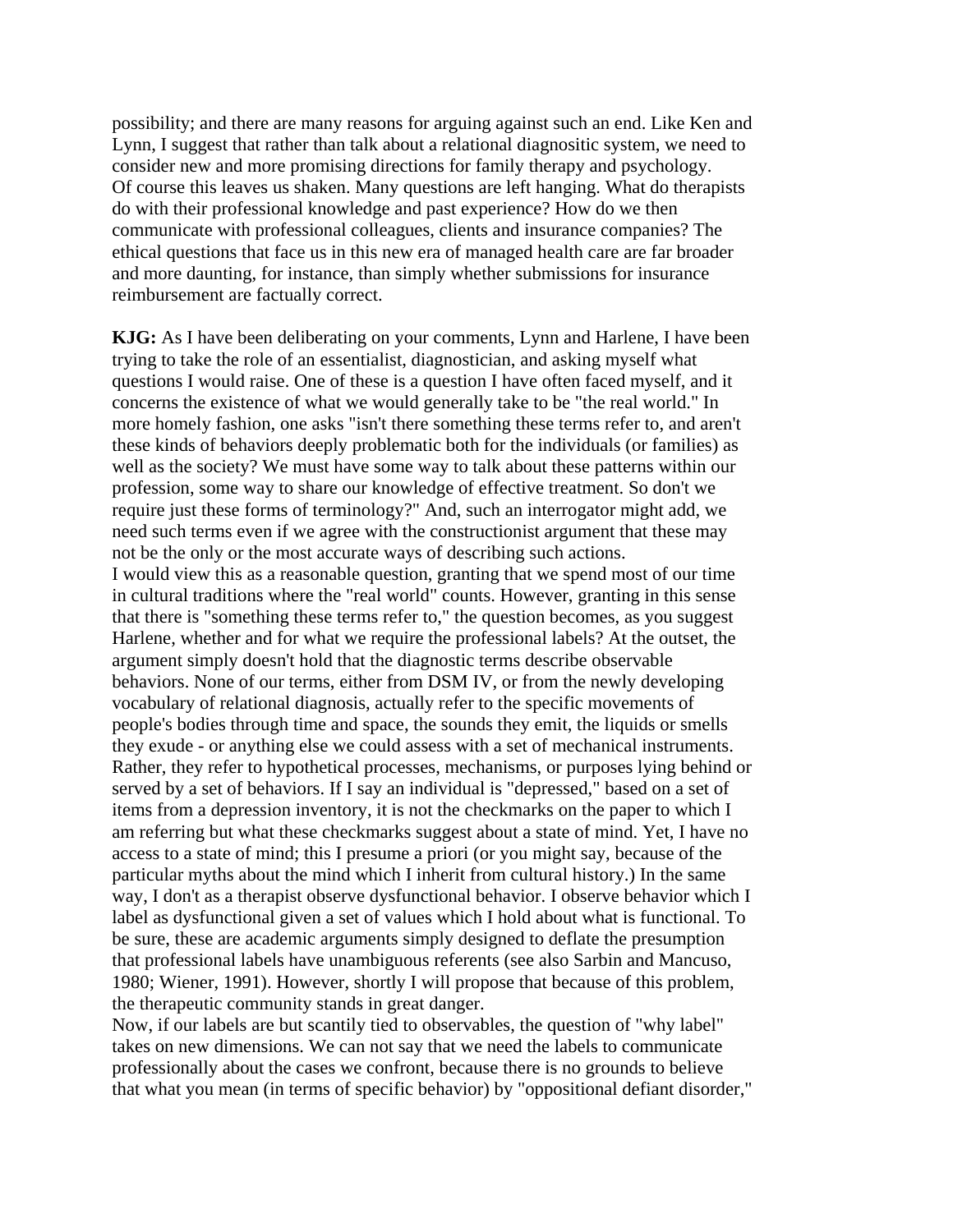or "partner relational problem" is the same thing that anyone else means; and should we agree, there is no means of substantiating this conclusion outside our local agreement. Thus, the diagnostic terms help us to think that we are all working on the same phenomena, but this is to create a false sense of security. Do the professional diagnoses then help the client? Surely this is the most significant question we should be asking. There is reason for debate here, for some clients may indeed prefer the security of a professional term to replace what they feel are their own floundering attempts to comprehend. The availability of the diagnosis suggests that such cases are possibly common, well known, well understood, and quite effectively treatable. And, while to give a diagnosis under such conditions would be an act of bad faith on the therapist's part, there might be ameliorative placebo effects.

At this point I am drawn to the wisdom of Harlene's comments concerning the evershifting character of daily activity, the communal construction of meaning, and the ways in which languages function in daily life. For, it might be asked, in the long run is it not a greater contribution to the lives of our clients (and indeed our own), if we have multiple ways of understanding our activities, if we can see how different groups might describe what we do, if we understand how these various descriptions add or subtract from life's quality? Most of us are fully aware that we ourselves are too complex to slot into categories, that relationships are subject to infinite interpretation, that the same actions and the same descriptions may mean different things at different times and with different consequences. Would we not wish our clients to take advantage of these forms of cultural wisdom? In whose service do we "freeze the frame?"

Earlier I mentioned the possibility of danger. Both Lynn and Harlene endorse a field of family therapy that is unique in its avoidance of a professional nosology, a field that in my opinion would thus be at the cultural forefront. In the long run there is reason to believe that the other helping professions will follow suite. For there is much grass roots antipathy developing for the kinds of diagnoses to which patients have been exposed over the years, organizations of ex-mental patients who feel they have been ill served by the practices of the mental health professions (Chamberlin, 1990), and feminist groups who feel women to be victims of the existing nosologies (see, for example, Caplan, 1987; 1991). And there are professionals from around the globe who (like us) feel that diagnostics are more injurious than helpful. The day will soon come (and indeed I will lend my efforts to the outcome) in which those who require assistance for their problems will bring formal litigation against those who diagnose. When diagnostic categories become part of one's permanent records, and such records become available for various evaluative purposes, the mental health profession will have no legitimate grounds on which to defend the practice of diagnosis.

**LH:** I agree with your warnings, Ken and Harlene, about the harmfulness of diagnostic labeling, or what I call "psychiatric hate speech". To find out what is actually experienced as hateful, I have been experimenting with consultations in workshops. I will talk with a therapist about a family situation (I have abandoned the term "case") while the family is sitting there overhearing us. I will then ask the family to comment on our conversation. Next I will ask the audience, in small groups, to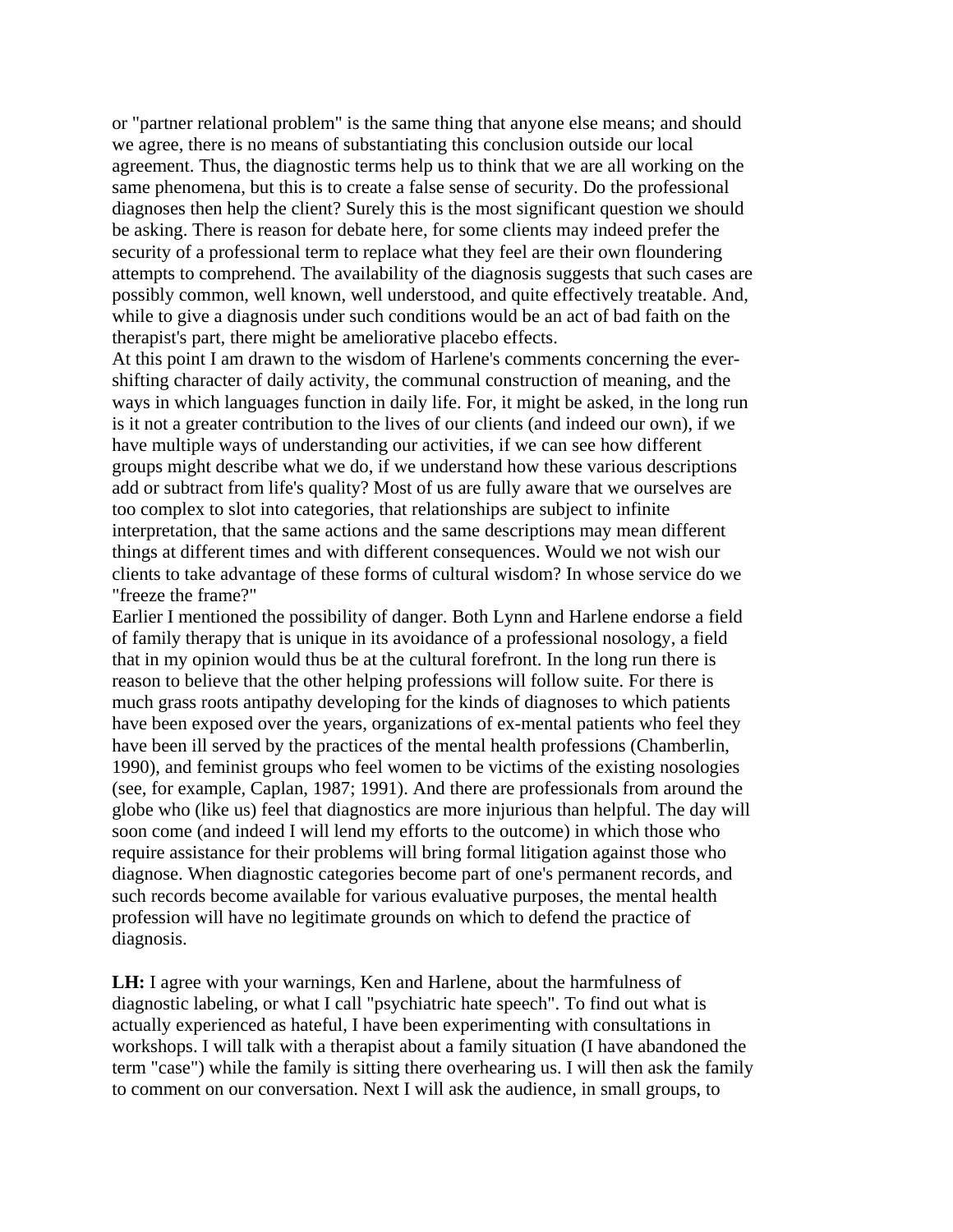arrive at some ideas to reflect back to the family. The groups take turns telling me their ideas, which I write down on a flipchart, but only after these are filtered through family members' reactions. This has been a very interesting procedure, in that we create a family-sensitive set of descriptions rather than the usual professional ones imposed from outside. I remember one incident involving a stormy couple who couldn't stay together and couldn't stay apart. One audience group had commented that the couple seemed to have an addiction to crisis. Another group, referring to a local spot which was known as the Bungee Capital of North America, likened their relationship to a pair of married bungee jumpers. The couple objected to the first idea, but warmly accepted the second. Operations like this replace the usual expert model for diagnosis with a less pejorative one.

In doing homework for this piece, I found myself examining some of the more relational schemes for diagnosis. One that actually made it into the DSM IV (1994), at least into the Appendix, is family psychiatrist Lyman Wynne's "Global Assessment of Family Functioning Scale" (GARF) which parallels the "Global Assessment of Functioning Scale" (GAF) for individuals, reported under Axis V. GARF reflects the early thinking about family therapy that was based on the idea that the family is a "system", that is, a unit composed of subparts acting interdependently upon each other. This analogy was apparently contributed by Talcott Parsons (1951), whose normative model for family functioning was a powerful image in the field until recently, when the late psychologist Harold Goolishian (1988) challenged it. Another effort to create a relational framework for diagnosis has been offered by Karl Tomm (1991), a psychiatrist from Canada. Tomm believes that a family in which there is a patient is one in which the communication is dominated by harmful patterns. These patterns are not produced by the family system per se, but are a result of vicious cycles in which efforts to stop the pattern only reinforce it. Tomm calls these sequences Pathological Interpersonal Patterns (PIPs), and sees therapy as a matter of replacing them with Healing Interpersonal Pattern (HIPs). As a constructionist, I find both Wynne's and Tomm's formulations an improvement on DSM IV's categories in that they are not so unkind to the individual, but I still feel uncomfortable with their assumption of an ontologically transparent pathology. Fortunately, the recent jump to a narrative analogy has put diagnosis on a new track. This track jettisons the notion of an objective assessment of pathology, preferring to think of these formulations as stories, or forms of discourse. In one swift shift of metaphor, we are catapulted into a postmodern universe where "reality" is placed in quotes. White and Epston (1990), among others, shoved the canoe from the bank by opposing the "problem-saturated" story and joining forces with the family to find a new, more hopeful one. A kindred soul to White is Chris Kinman of British Columbia. In working with First Nations youth, Kinman has been very concerned to help create alternatives to the usual stereotyped pictures of problematic teens. While trying to come up with a narrative based set of diagnostic tools, he has been experimenting with the term "discourse," using it to frame the situation of a young client by locating it under headings like, "Discourses of Youth and Peers" or "Discourses of Youth and School" (Kinman and Sanders, 1994). These descriptions are arrived at by conversations with the individual in question and with other people in the family or community.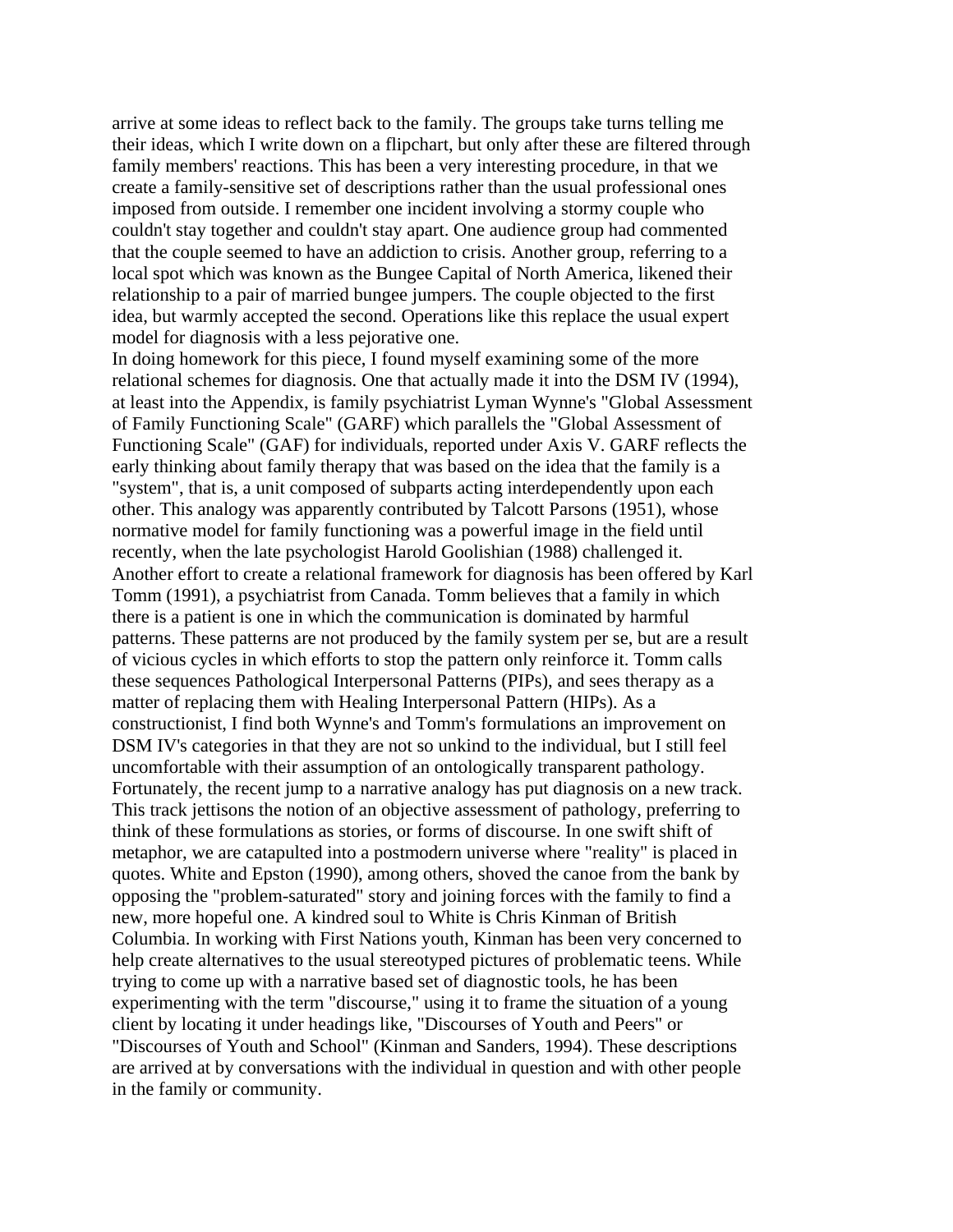I mention these efforts because even though many of us deplore the psychiatric profession's extraordinary attempt to cover all bases in a grab for territory, the appearance of DSM IV has acted as a most important gadfly. The field of family therapy seems to have been preparing itself for this fight in view of the increasingly swift acceptance of a social constructionist and narrative point of view. I would like to make one last point in saying that this constructionist view is congruent with the movement toward user friendliness in family therapy (Reimers and Treacher, 1995). A recent news report on malpractice suits against medical practitioners found that the number of suits correlated with a poor "bedside manner": those who take time with their patients, listen attentively to them, and show kindness, are sued far less often than their brusquer counterparts. In an era of managed care, the client's story is going to be listened to more carefully, and there will be a move toward including the user in the conversation, especially the conversation around diagnosis.

At the same time, even when I disagree with a position, I like to join with what is already in place. In this respect, I find that the structuring of diagnosis around axes of varying hues offers a useful starting point. It is easy to imagine this format transforming into a Roshomon-like array of differing perspectives. Customers could have a special axis to themselves or a separate place to comment on each axis. Since the process of definition is the primary framing act of any kind of therapy or consultation, it deserves as much time as is needed. Attention to this aspect seems to me crucial, not only in exposing the bedrock nature of therapy as a political as opposed to a medical event, but in allowing all parties to have their day in court.

**HA:** I am particularly captured by Ken and Lynn's interest in the client's voice--the ways in which some clients either jointly through organized associations or singularly through the courts are securing an arena for the consumers' sentiments and grievances. Ken speaks of the days of litigation to come. I think they have already begun. Media reports of patients suing therapists (and winning) are no longer an anomaly. We read reports of patients who sued therapists for creating false memory syndromes and multiple personalities. Recently parents sued their sixteen year old daughter's therapist for not thoroughly investigating her accusations of sexual abuse. Such actions threaten the false sense of security that diagnosis gives the professional and highlight the complexity of human behavior and interactions. Likewise, such actions shout the importance of guaranteeing the consumer's voice, be it client, insurance company, managed health care agent or therapist.

Like Lynn, I am drawn to the hope that a narrative perspective can provide a possible relief from the deficiency and illness language in the mental health field. Narrative understanding takes into account the beliefs and intentions and the narrative histories and contexts that underpin, shape and give significance to those actions. As such, narrative understanding offers the possibility of understanding, and equally important, not understanding the actions of others. I would like to echo Goolishian's comment in his plenary paper for the Houston Galveston Institute's conference, The Dis-diseasing of Mental Health, held in October, 1991. He said, "We must rely on the capacity that people have for the narrative construction of their life and we must redefine therapy as a skill in participating in that process...It will take more than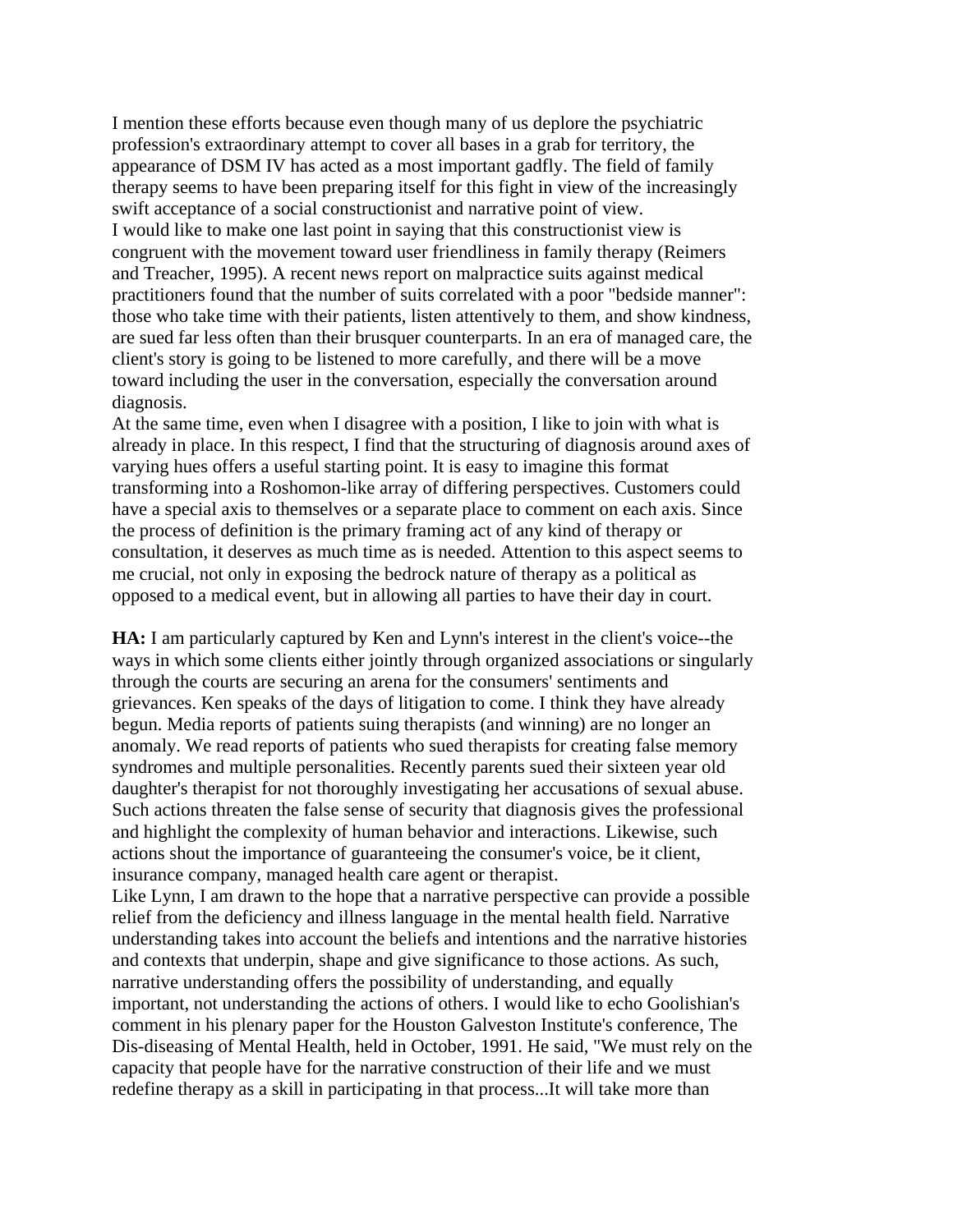relational language...We must develop a language of description that moves us out of the linguistic black hole in which we are now captured." Inspired by Wittgenstein's words in Culture and Value:

Nobody can truthfully say of himself that he is filth. Because if I do say it, though it can be true in some sense, this is not a truth by which I myself can be penetrated; otherwise I should have to go mad or change myself.

Goolishian continued, "Our languages of description are not only normative but they have, over the years, ended up forcing socially constructed self narratives on our clients of uselessness and filth." Is it possible that as a result they often select the option "to go mad?"

**KJG:** One hope that the three of us shared in this effort, was that the trialogue as a form of writing would itself demonstrate some of the advantages of a constructionist orientation to relational diagnosis. What happens if we depart from monologue (which parallels the singular voice of diagnostic labeling practices) and approach a multi-vocal conversation (favored by the constructionist)? In some degree I think we have made good on this hope, inasmuch as each of us has brought a unique voice to the table, drawing from different experiences, relationships, and literatures. Our case is richer by virtue of our joint-participation. At the same time, because there is so much general agreement among us, the trialogic form hasn't blossomed in fullest degree. We have not yet cashed in on its catalytic potential.

To explore this possibility, I want to focus on a point of disagreement. How can we treat conflict within this conversational space in a way that is different from a monological orientation (where the interlocutor typically shields internal conflicts in favor of achieving full coherence)? The fact is that I do not in the case of diagnostics favor Lynn's preference for joining "what is already in place." As she points out, "the process of definition is the primary framing act of any kind of therapy or consultation," and, by virtue of our various critiques, proposes to multiply the range of definitions, even to include those of the clients themselves. Perhaps I feel more critical toward diagnosis, but I ask, if it is injurious to our "clients," why join what is in place? Why should we accept the process of definition as a primary feature of therapy or consultation?

Now I realize that it is perhaps easier for me to take this strong position, because I am not a therapist and do not depend on maintaining the therapeutic traditions for my livelihood. I need not be so concerned with what is already in place because I have fewer worries about what it does to my relationships within the tradition (and my family) should I deviate sharply from it. And too, we have already seen Lynn's concern that the profession maintain itself in a realistic world of competition with the more diagnostically prone mental health professionals. Thus, as a constructionist I must understand the intelligibility of Lynn's preferences in terms of the relational matrix in which she lives. And vice versa. But where does such recognition take us? And, to play out the parallels with professional-client relations, what might follow if both the professional and the client realized the parochial nature of various diagnostic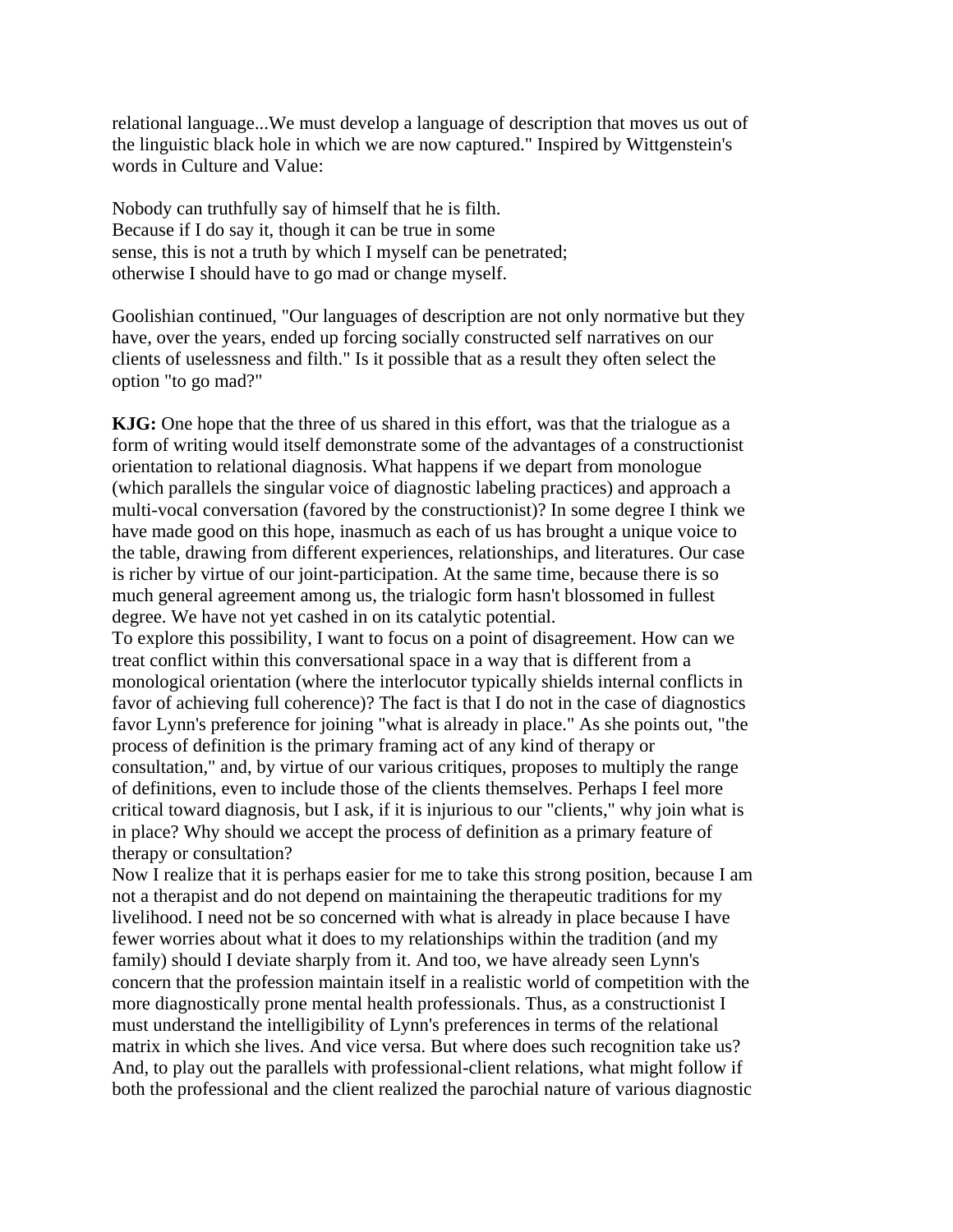labels, respecting each other but realizing that such understandings represent only one tradition among many?

There is no single answer to these queries. The more general question of how to go on in a world of multiple and conflicting realities is as profound as it is complex. However, let me suggest that at least one possibility in the present instance is to locate an alternative intelligibility with which we can both live comfortably. I am thinking here primarily in terms of clinical practices. It seems to me that we might share in the belief that the process of labeling may sometimes have value, that it is sometimes injurious, but that it is not essential to the process of therapy. That is, therapeutic efficacy does not depend chiefly on slotting clients into a set of predetermined and publicly acknowledged categories. If we could agree on this assumption, then we might ask whether it would be possible to establish some form of "no fault" insurance coverage for therapy. Such policies have been a major boon to divorce courts, where establishing the original source of marital problems has proved impossible. We enter much the same thicket in attempting to diagnose "the problem" in cases of most human suffering. If insurance companies no longer required diagnoses for third party therapy billings, then diagnosis could become optional available when useful but not essential for treatment. If every insured party in a given insurance plan had the right to a limited number of consultations, then the fact that the individual (or family) felt their suffering was severe enough to demand professional attention might be sufficient. Might we explore the possibilities together of instituting such policies across the mental health professions? Reflexively speaking, it seems to me that our present trialogue has now managed to press our joint thinking on these topics forward - so that the three of us are changed during the course of our conversation. I am not in precisely the same place I was when I entered the conversation. If this is so, is there not a lesson here for the traditional tendency in the profession toward monologue? Diagnostic labeling has a way of "stopping the conversation." The professional announces "you are X" or "Y" and there is no obvious means of the diagnosis being transformed by the subsequent conversation with the client. Monologue insulates itself from change; diagnostics radically truncate the possibilities for therapeutic transformation.

**HA:** Ken suggests that our trialogue has not created the catalytic potential that hoped to achieve. For me, it has created more thoughts than my written words reveal. I have more of a dialogue in my head about diagnosis, and I frequently bring the issues of diagnosis into my conversations with colleagues and students. As in therapy, is the catalytic potential ever visible? Can our words on paper further the dialogue about diagnosis for others? I hope so.

I will tell a story about a case that vividly illustrates the complexities of human problems and how diagnosis and diagnosis driven treatment can oversimplify and exacerbate them: "I asked my daughter, why do you have this exotic white woman's disease?" These words were spoken by the exasperated father of Joan, a sixteen year old Afro American girl who, in her efforts to control her weight, was starving herself to death. She met the essential criteria for Anorexia Nervosa. Joan was hospitalized a year ago at a private psychiatric hospital where her treatment included individual, family and adolescent group therapy. She was discharged after 30 days when her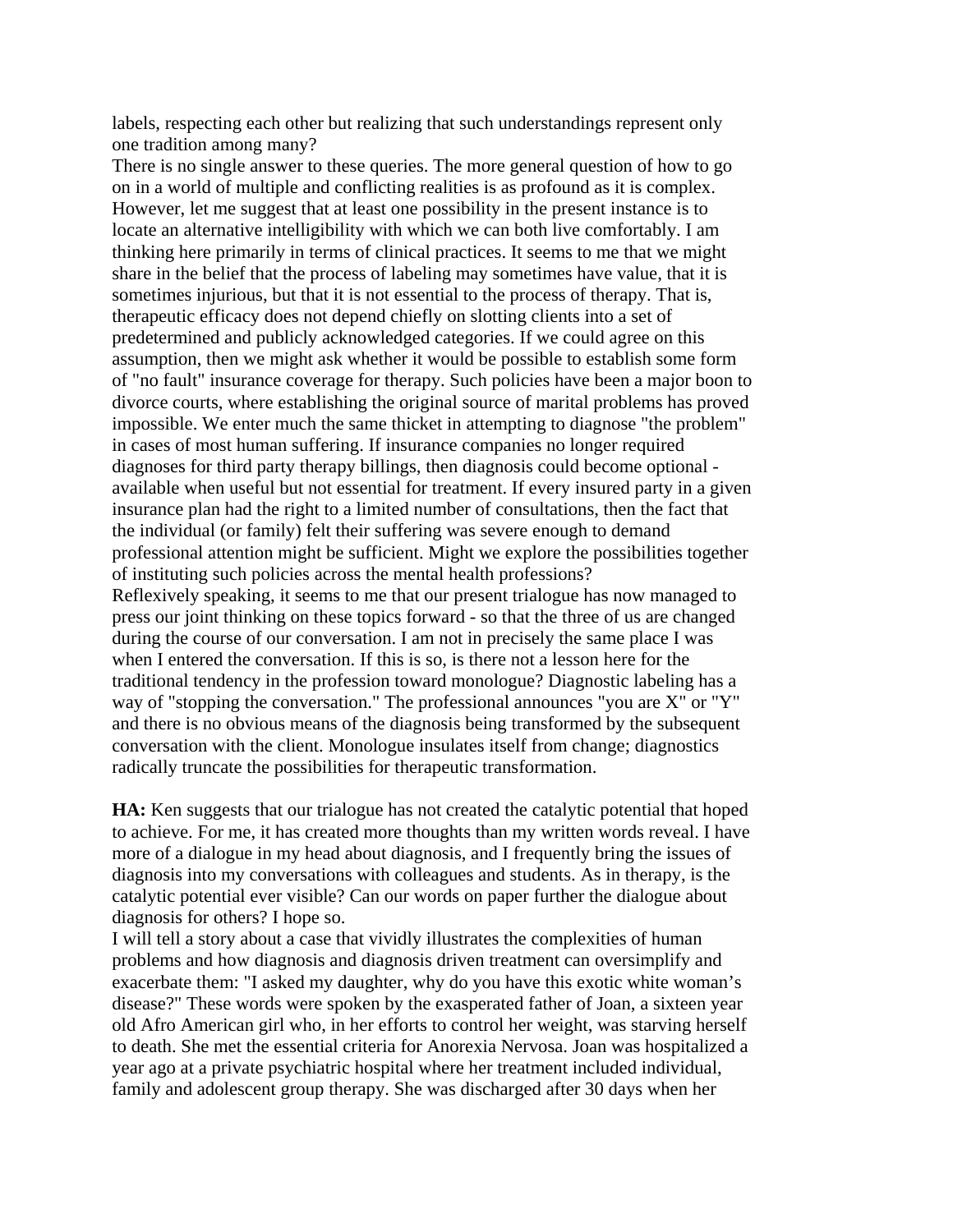psychiatric hospitalization insurance benefits were exhausted and admitted to a private hospital medical unit where her problem was diagnosed as a medical disorder. She was discharged after one week when the insurance company challenged the medical diagnosis, having determined it was a preesxisting psychiatric diagnosis, and therefore denying coverage.

The hospital physician urged the family to commit their daughter to a county charity psychiatric hospital where she could receive psychiatric care for 30 days at no charge. The family refused. The physician said that Joan was "the most difficult" and "the most devious anorectic" that he had treated. He feared she would "slip through the cracks" if she did not receive continuous inpatient psychiatric treatment. His fear was corroborated by her and the family's behaviors. In talking about the family he said frustratedly," We're not on the same page of the book. No, we're not even in the same book." He believed that the father's responses did not match the daughter's lifethreatening illness, and his belief was validated each time the father, who was a minister, talked about spirituality and expressed his faith in his daughter's "finding her way" and "trusting the process." The physician was also frustrated with and puzzled by the family's insincerity and by a family in which the father was more absorbed with the daughter's eating disorder than the mother. He said the father's calmness, as he described the father carrying his limp daughter into the hospital emergency room, was "bizarre."

Two weeks after the medical hospital discharge Joan drank a bottle of syrub to induce vomiting, and began vomiting uncontrollably. Her parents took her to the county charity hospital where she was admitted because the staff thought Joan was suicidal. Joan insisted that she was not trying to kill herself. In the county hospital she had individual therapy and was discharged after two weeks with the condition that her family agree to engage in intensive family therapy. She was referred to a private psychiatric clinic whose intake screened her out because the insurance benefits were exhausted. The private clinic, in turn, referred Joan to a nonprofit counseling center. The referral was made to a specific therapist-in-training who the intake person at the private clinic knew had personal experience with an eating disorder. Joan's parents took her to see the counseling center therapist where it was agreed that the therapist would continue to see Joan and that the parents would meet with the therapist whenever the therapist, Joan, or the parents felt it necessary. The family continued to consult their family physician who felt Joan's problem was out of his realm of expertise. He referred Joan -- simultaneously with the referral to the nonprofit counseling center -- to a private practice therapist who specialized in eating disorders. The family took Joan to the specialist who added the diagnosis Major Depression, Single Episode and initiated individual therapy for Joan and family therapy for her and her parents. He too said that the family was "the most bizarre family I have ever seen." He felt that Joan had "too much power over her parents" and was "victim" of, and in turn was "acting out her parent's estrangement and conflict." When he found out that the parents had authorized a home-bound school program for Joan he warned the counseling center therapist that "Joan must go to school...don't you know that anorectics manipulate and isolate." He saw the school decision as evidence that Joan had too much power over her parents and now the counseling center therapist and her supervisor.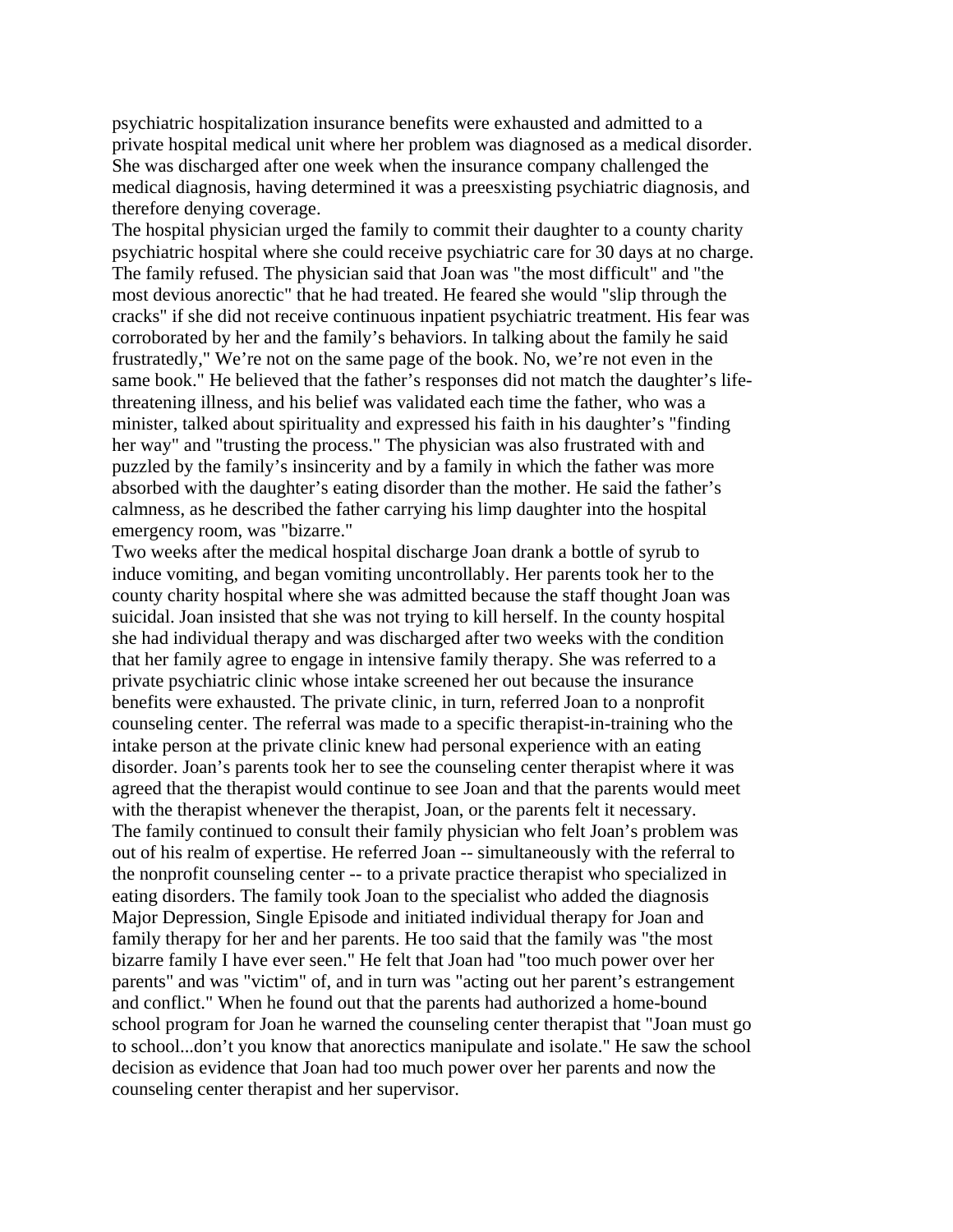The private therapist continued to see Joan and the family and the counseling center therapist continued to see Joan, sometimes twice a week, and to occasionally meet with members of her family in different combinations. Who came to the sessions depended on what as being talked about and who wanted to come. The counseling center therapist thought the parents were cooperative. They always kept their appointments and often requested additional appointments. Dad usually brought Joan to the sessions because mother worked and went to college.

Joan talked with the counseling center therapist frequently about the people who were "bugging" her by trying to be helpful. Referring to a previous therapist, Joan said, "He thought he knew all about me just because I'm an anorectic." She talked about how he confronted her and accused her of being secretive, isolating, and dishonest. She wished people would let her be herself.

The therapist asked curiously, "How do I treat you?" Joan said, "I like working with you because you don't treat me like I'm an anorectic. You let me by myself." Joan talked about how she wanted to be a teenager with teenage problems, how she was worried about the way she expressed her anger, and how ill at ease she was with what her peers were doing. She expressed anxiety about social awkwardness, boys, the dark, being lonely, expectations at home that she should take care of her younger brothers, taking up slack for chores her sister did not do, and wanting a job to earn some money. She said she felt like an "ugly duckling" and that people always commented on how pretty her sister was. She said, "I want to be an individual where others cannot copy me." Joan expressed concern about her parent's relationship, worrying that they were "so distant" and that "mom buries herself in her work" and described how her mother's "stacks of paper had taken over the house." She expressed her worry about how her parents get "so stirred up" when they talk with the eating disorder therapist.

The therapist's curiosity about the father's question, "Why do you have this exotic white woman's disease?" led her to learn that the family lived in an all white neighborhood and that Joan had all white friends. (Joan did not see the racial issue as a problem the way her father and brother did). She learned that the father was a prominent black minister and that the mother was a devout Catholic. The daughter went to church with the mother and the son went to church with the father. The father, persuaded by his religious beliefs, felt that the daughter's illness was "the work of the devil." "All things happen for a purpose...God is testing her strength," he said, and he backed up his belief with Biblical quotes. He was firm in his belief that "This is something she is working out..I trust her that she will work through this..trust her to make decisions about what is best for her..to find her own way." The mother seemed genuinely concerned, "I want Joan to feel that I am here for her." (Of course, Joan thought the mother was "intrusive.") The mother hoped that the therapist could "help Joan with her emotions" and could "help Joan talk with the family about what is really bothering her." Joan's sister, like her mother, thought it would be helpful "if she would just talk to us about it."

Joan's older brother pinpointed the stressful relationship between Joan and her younger sister as the culprit. He felt strongly that if they were in a school where the majority of students were black that Joan, and her sister as well, would not have problems or the split between them because "In an all black school you have to stick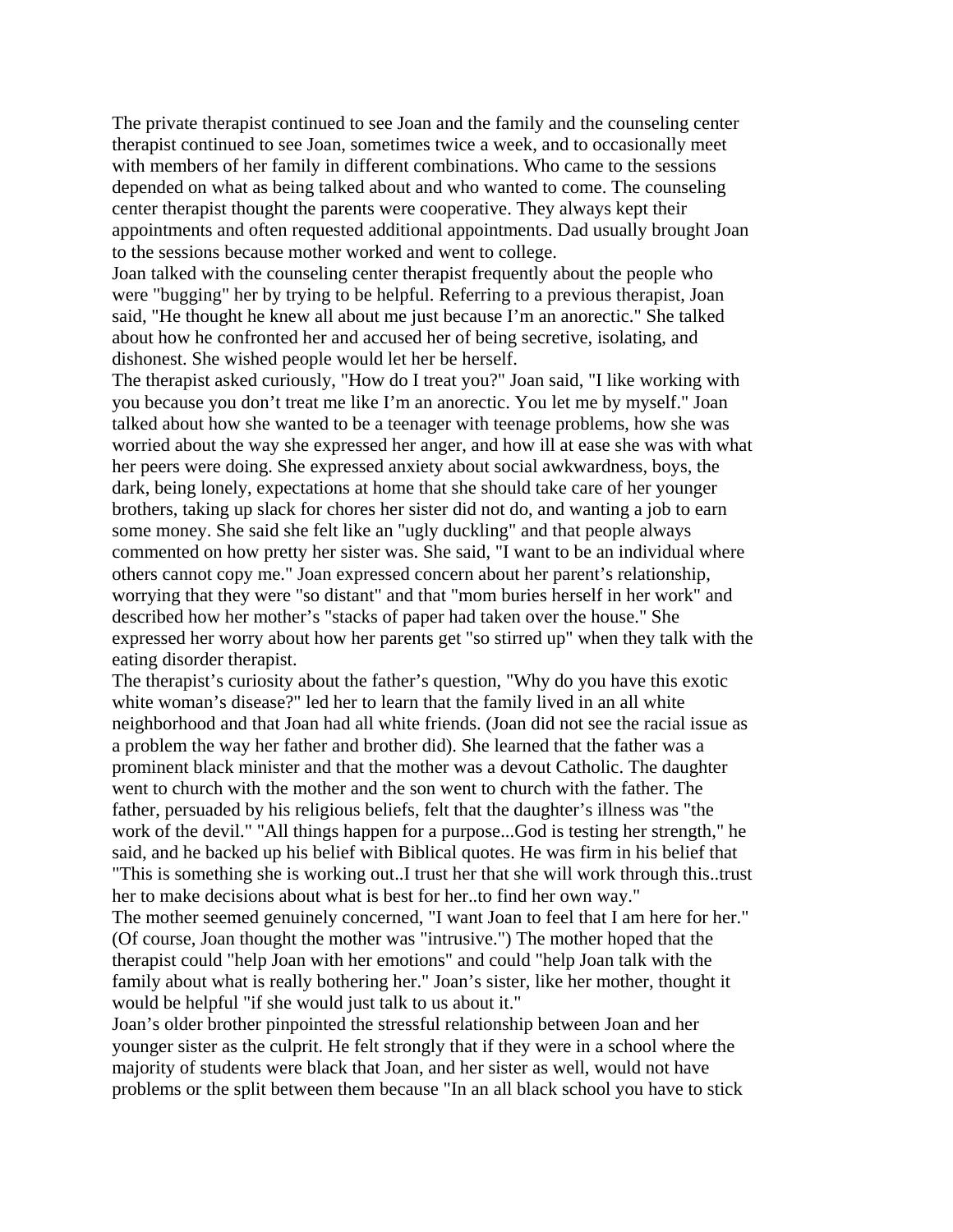together to protect yourself." He had several other thoughts about Joan's problem - all relating to cultural issues. He agreed with the dad that, "Black girls don't have anorexia."

In reflecting on her work with Joan and her family, the counseling center therapist said, "At first I took the diagnosis that the family and I had inherited seriously. I believed it. Influenced by my preconceptions of anorectics as rigid, controlling, isolating, perfectionists, I did not question the psychiatrist's and the eating disorder specialist's opinions and recommendations. I tried hard to help Joan and her family. I tried to talk with Joan and her family about the diagnosis and convince them of the experts' opinions on the individual and family dynamics associated with anorexia nervosa. The harder I tried, the worse Joan became, and the more upset and worried I became."

Like the others before her, the more the therapist tried to treat the diagnosis the more fmaily members acted in ways that verified her preconceptions about anorectics and their families and hence confirmed the diagnoisis. Frustration mounted until, as the therapist put it, "As I got to know Joan and her family, I gradually realized that I was getting to know another Joan, another mother, and another father. My interest in what they were concerned about led to conversations in which Joan and her family found causes and answers that were meaningful to them. To my surprise I too was beginning to trust that Joan would find her answers and her own way. I realized that I was seeing and hearing the person not an anorectic and a dysfunctional family." Through the therapist's inquisitivenss about each person's ideas, she learned far more about the family and its members than simply pursuing what the diagnosis permits. The dysfunctional nonsense of their actions and beliefs now made sense. As the therapy with Joan and her family illustrates, there are as many definitions of "a problem," including what casued it and its imagined solutions, as there are people in conversation about the problem. And these ideas can change over time. As I think about Joan and her family I keep returning to the notions of monologue and dialogue that Ken mentioned. Embedded in my earlier comments is a bias toward the process, or the essence, of therapy as a dialogue. Diagnosis is part of this dialogue. Preconceptions can lead a therapist to an inner monologue and can lead to dueling monologues between client and therapist - and among professionals. The therapist's ability to question and not hold onto her preconceptions allowed her to be open and curious about others. Joan and her family and the therapist joined in dialogue - a conversational process involving a shared inquiry that led to shifts in the "proble m" amd mew possibilities for all of them. This leads me to Lynn's comment on joining.

I am not sure if by joining Lynn means agreeing with or using as a starting point for conversation. Nevertheless, I do not believe that diagnosis or problem defining necessarily need to be part of the therapy, although clients do usually want to talk about their problem. That is why they come. How problems and solutions emerge and dissolve through dialogue, however, is beyond the scope of this trialogue. (See Anderson and Goolishian, 1988; and Anderson, 1995.) I agree that thinking of diagnosis in terms of either-or oversimplifies and clouds. Several questions have been intimated in this discussion on diagnosis and I think are worth highlighting. If there is a diagnostic process, toward what aim and who determines that aim? What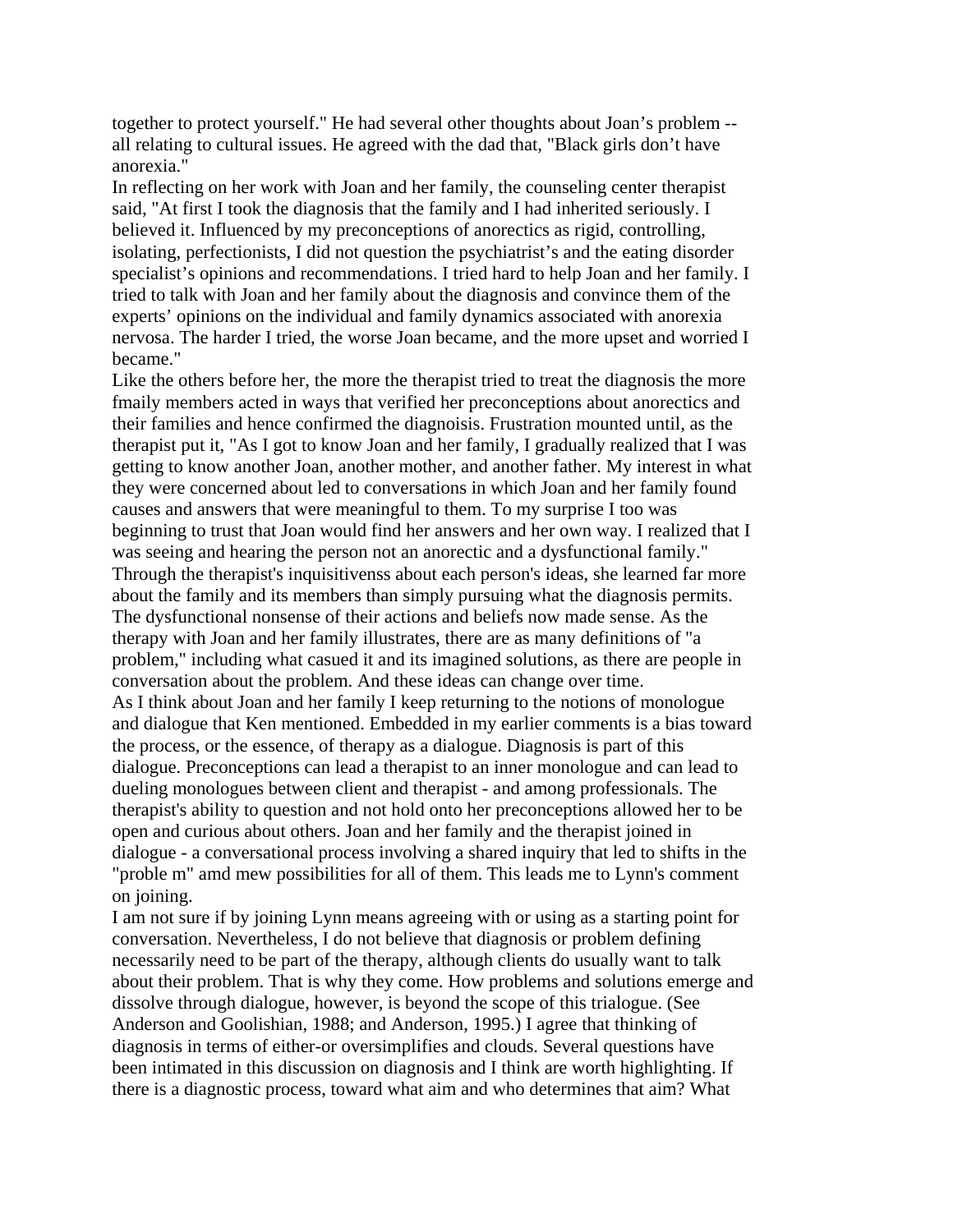meaning does the diagnosis have for each person involved? Most importantly, what meaning does it have for the client? Is it a useful meaning? Is it respectful? Does it allow for the opening of doors - the creation of potentials - or does it close doors and restrict possibilities? Does it perpetuate the problem? Does it create new problems? These are the questions we should confront prior to developing yet a new range of diagnositics.

Lynn mentioned managed health care. I think that managed health are will further marginalize the client's voice. Managed health care is already dictating and policing diagnoses. It is not unusual for a managed health care company to refuse to authorize services except for the diagnosis assigned by their case manager. Therapy is not only a political and a medical event but also an economic event. But this leads us to another topic.

**LH:** It does seem that the conversation is now taking us into new spaces. The question I have is whether the shift would have happened if I had not "joined the opposition" or if Ken had not chosen to "disagree"? If we had used a debate format from the outset, with each person taking a different side, could we have reached this point earlier? Catherine Bateson said at a recent conference that to have the kind of improvisational conversation she finds useful, people first have to establish that they have a common code. So perhaps it is a matter of stages. What do the two of you think?

In response to Harlene's last comments, it seems to me that therapists struggling to find a niche in managed care apparently see no other way out but to stay within the diagnostic framework. Although I have opted out of this framework. I felt that I should put myself back in to represent their "side." But I think Harlene is right to say that this shift toward the medical metaphor not only distances us from our customers but makes us less effective. Then, since no one admits to the metaphor, we throw in mystification as well. I am glad, Harlene, that you included such a vivid story to illustrate the dilemma.

I also greatly liked Ken's idea of "no fault" psychotherapy. With this suggestion, he has put himself in the category of "causal agnostic." I got this term from a recent Nobel prize winner, the economist Ronald Coase (Passell, 1991), who pioneered the idea that you didn't have to establish cause in cases of conflict over, say, responsibility for pollution. If you left it to the parties themselves to figure out, they would probably come up with a more workable solution on their own. The idea of exchanging air rights is an example. Coases' kind of thinking, like Ken's, starts to give everybody breathing room.

What is especially interesting here is that what Ken is advocating is already coming to pass. The cutting edge of family therapy is moving away from a concern with problems and their causes. The brief solution oriented approaches that have gained such popularity and the narrative approach of Michael White are future-oriented, except for ways in which the past predicts what White (1989) calls "unique outcomes." An even more extreme version of that position, of course, is the "not knowing" stance of the late Harry Goolishian and Harlene. The therapist who takes that stance does not concern herself with causes except to the degree that they form part of different people's stories. She assumes that the complaint would not have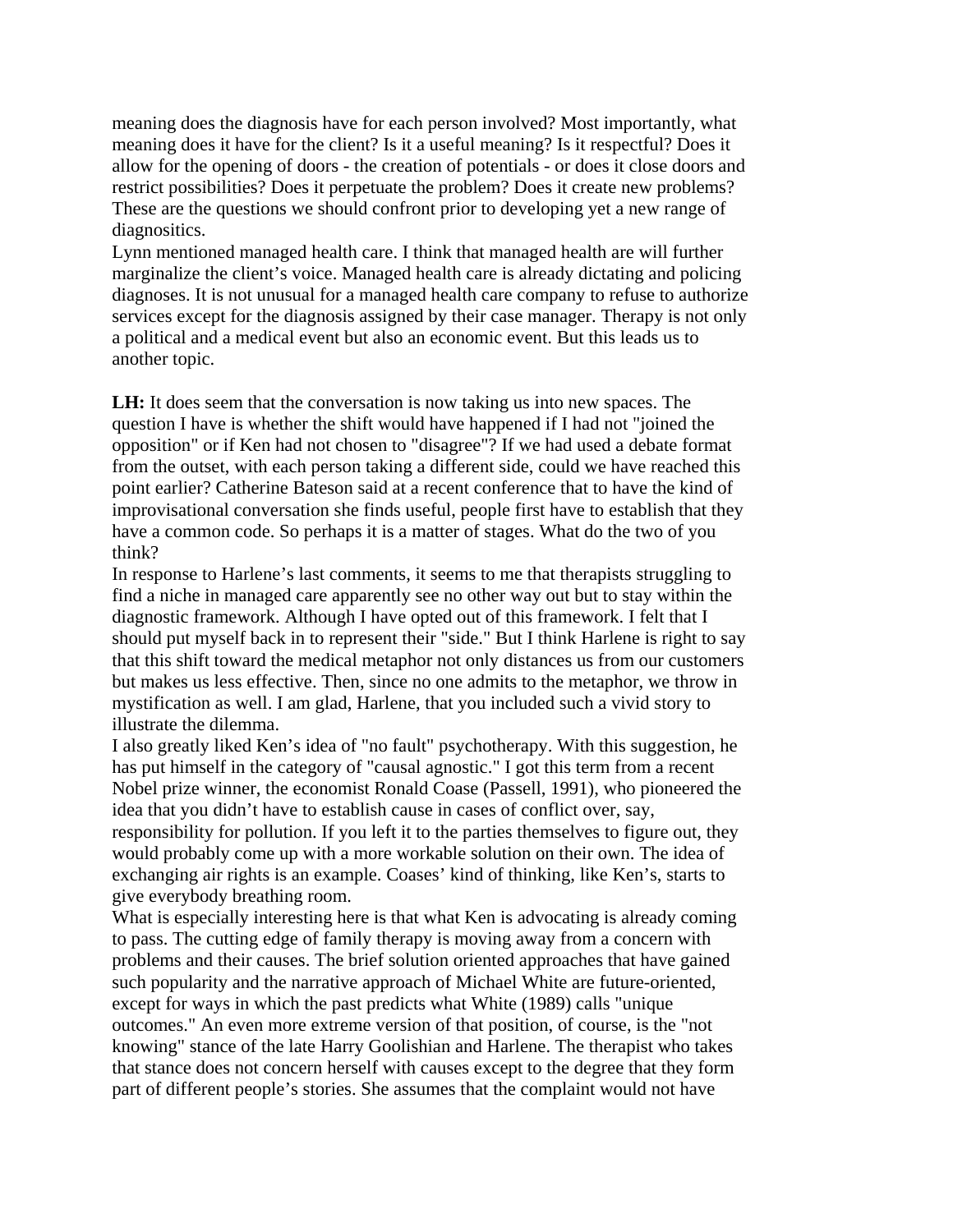come to her attention if it had been embedded in ways of talking that were helpful. The focus is therefore as much on changing the style of the conversation as on what the conversation is about.

Another idea that I think might shake things up is to divest ourselves of the corpus of thought known as modern psychology or the study of the "psyche." The idea of the psyche is useful because "it" is presented as a representation of an entity sitting inside the person like a tiny foetus. This makes it easy to think of "it" as susceptible to failure, breakdown or distortions in growing. However, during psychology's period of supremacy in this modernist century it has failed to present any classification of disorders equal to that which medical research and practice has come up with. The most cursory look at DSM IV shows it to be built on cobwebs. This is because "invisible illnesses," as I call them, are not analogous to disorders expressed in the body and are not, therefore, susceptible to category and measurement. It is an exercise in absurdity to claim that they are.

It is interesting to think of getting rid of the whole extended family: "psychology", "psychiatry," "psychotherapy" and the like. Ken has already done a brilliant job in contesting many of these concepts, together with their assumptions about the reality of the "self." For instance, he has suggested that psychology, in its explanation for emotional distress, is wedded to a dubious belief in the stages a so-called "psyche" must go through to be properly mature. Psychiatry, when it is not being as medical as possible, continues to subscribe to this idea of an intrapsychic unit, even though it is no more persuasive than Descartes' little homunculus. As for psychotherapy, the word and what it has represented are undergoing rapid change. Since the middle of this century, I have been watching the course of what I call the social therapies (based on ideas about relational difficulties) as opposed to the psychological therapies (based on assumptions of intrapsychic dysfunction). It may well be that counseling, assuming that it is not stamped out by managed care, will eventually end up in the social camp, leaving psychiatry and psychology to the material world of memory, chemical imbalance, and genes.

Calling counseling a "social therapy" at least enlarges its scope. This widening process started with the anti-psychiatry movement of the mid-twentieth century, for which we may thank rebel philosophers like Thomas Szasz (1974) and R.D. Laing (1971). Family therapy, the bastard mutant that came into being around the same time, has been another source of change. There have been successive widenings since that original impulse, representing an effort to include progressively more of the social context. One could say that family therapy was only stage one; stage two highlighted the professional context; throwing gender into the ring moved us to the level of the society; and now the concern with multicultural issues is pushing us to include inter-societal issues world wide.

There is still a conservative element in the family field which has kept a version of developmental theory on which to base its ideas about dysfunction and cure. By this I mean the life stage template on which various versions of what I call "family repression theory" have been played out. This theory includes all explanations for emotional distress supposedly caused by repressed or unresolved memories. Family therapy orientations that locate reasons for problems in losses that have not been grieved, anger that has been suppressed, or untold family secrets, fall into that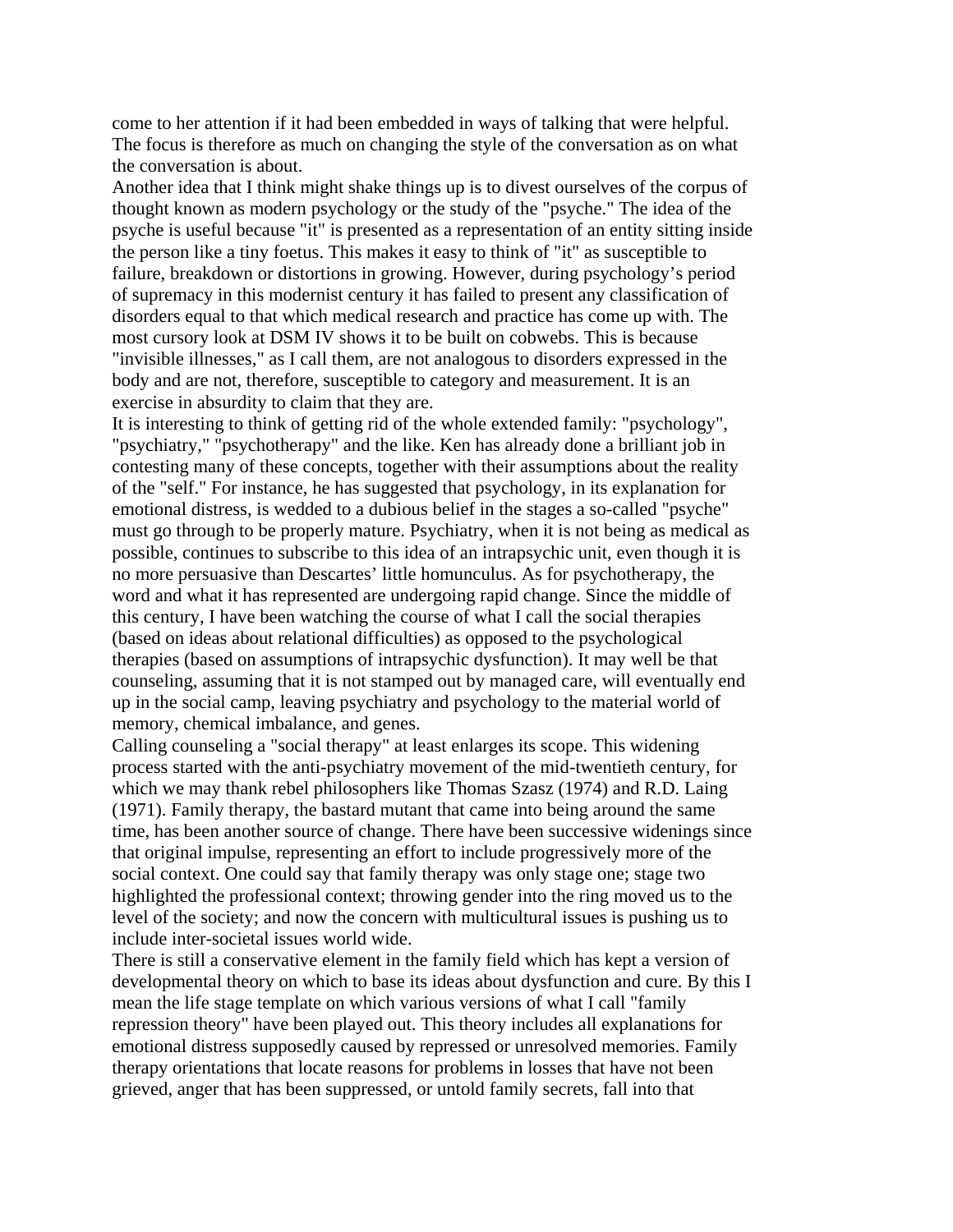category. This psychodynamic template is also enshrined in widespread folk beliefs about the relationship between expressing emotions and mental health. But the free radicals in family therapy have always been those who rejected the emotional repression theories for a more interpersonal focus on communication and exchange. In any case, the three of us represent the position of a growing number of relational therapists and researchers who are willing to challenge the use of labels for mental disorder and the expansionist push to medicalize the whole enterprise. Our hit list includes all and any diagnostic systems - biological, psychological, or relational - that have been proposed. If we could but cease our psychologizing, perhaps the discipline of therapeutic conversation could be released from the grip of Newtonian science and placed under the aegis of language arts, where we believe it belongs.

## **References**

- American Psychiatric Association (1952) Diagnostic and statistical manual for mental disorders, First ed. Washington, D.C.: American Psychiatric Association.
- American Psychiatric Association (1987) Diagnostic and statistical manual for mental disorders, Third ed. revised. Washington: D.C.: American Psychiatric Association.
- American Psychiatric Association (1994) Diagnostic and statistical manual for mental disorders, Fourth ed. Washington, D.C.: American Psychiatric Association.
- Anderson, H. (1992) C therapy and the F word. American Family Therapy Association Newsletter. 50, 19-22.
- Anderson, H. (1994) Rethinking family therapy: A delicate balance. Journal of Marital and Family Therapy, 20, 145-150.
- Anderson, H. (1995) Collaborative language systems: Toward a postmodern therapy. In R. Mikesell, Lusterman, D.D., and McDaniel, S. (Eds.) Intergrating family therapy: Handbook of family psychology and systems therapy. Washington, DC: American Psychological Association.
- Anderson, H. and Goolishian, H. (1988) Human systems as linguistic systems: Preliminary and evolving ideas about the implications for clinical theory. Family Process, 27, 371-393.
- Anderson, H. and Goolishian, H.A. (1992) The client is the expert: A notknowing approach to therapy. In S. McNamee and K. Gergen (Eds.) Therapy as Social Construction. London: Sage.
- Caplan, P.J. (1987) The myth of women's masochism. New York: Signet.
- Caplan, P.J. (1991) What's happening these days with the DSM? Feminism and Psychology, 1, 317-319.
- Chamberlin, J. (1990) The ex-patients' movement: Where we've been and where we're going. Journal of Mind and Behavior. 11, 323 336.
- Danziger, K (1990) Constructing the subject: Historical origins of psychological research. New York: Cambridge University Press.
- Erickson, G. (1988) Against the grain: Decentering family therapy. American Journal of Marital and Family Therapy, 14, 225-236.